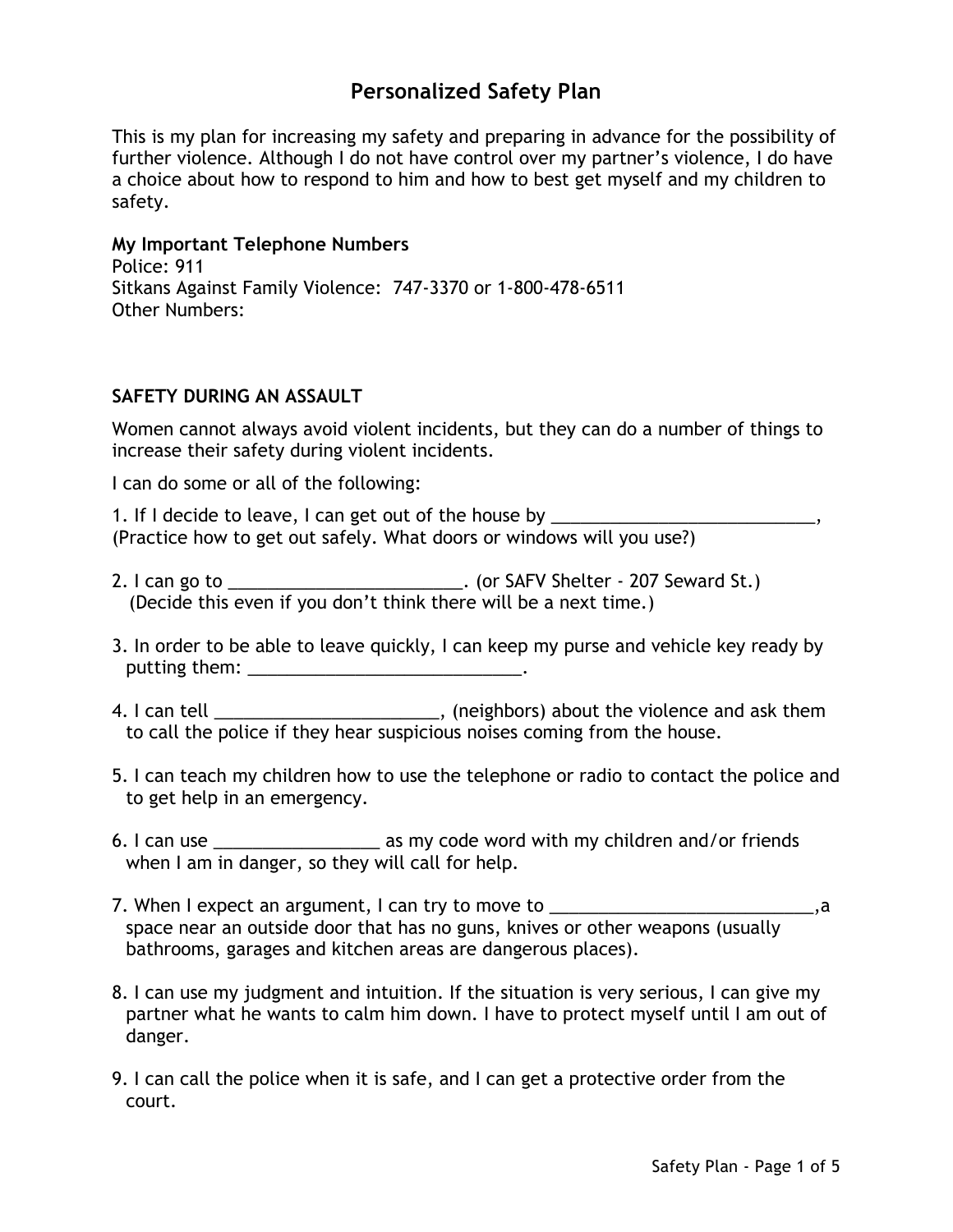## **SAFETY WHEN PREPARING TO LEAVE**

It is important to have a careful plan when leaving to increase safety. Batterers often strike back when they believe the woman is leaving the relationship.

I can do some or all of the following:

1. So I can leave quickly, I can leave money, an extra set of keys, extra clothing and important documents with \_\_\_\_\_\_\_\_\_\_\_\_\_\_\_\_\_\_\_\_\_\_\_\_\_\_\_\_\_\_\_\_\_\_\_\_\_\_\_\_\_\_\_\_\_\_\_\_.

2. I can open a savings account to increase my independence with \_\_\_\_\_\_\_\_\_\_\_\_\_\_\_\_.

3. I can check with \_\_\_\_\_\_\_\_\_\_\_\_\_\_\_\_ and \_\_\_\_\_\_\_\_\_\_\_\_\_\_\_\_\_\_\_ to see who would be able to let me stay with them or lend me some money.

4. The National Domestic Violence hotline number is 1-800-799-SAFE (7233). By calling this free hotline, I can get the number of a shelter near me.

5. I can rehearse my escape plan and, as appropriate, practice it with my children.

6. Other things I can do to increase my independence:

#### **Checklist - What you may want to take with you, if it is safe to do so:**

| Identification                                     | Driver's license/vehicle registration |
|----------------------------------------------------|---------------------------------------|
| Address book                                       | Address book                          |
| Money                                              | Birth and marriage certificates       |
| Credit cards                                       | Children's birth certificates         |
| Medications                                        | Divorce papers                        |
| Social Security Cards                              | Copy of protective order              |
| Keys (house/car/work)                              | Passport                              |
| Welfare identification                             | Pets (if you can)                     |
| Work permit                                        | Jewelry                               |
| School and vaccination records                     | Photo Album                           |
| Children's special blanket, doll or stuffed animal |                                       |

Checkbook, ATM (Automatic Teller Machine) card, and other bank books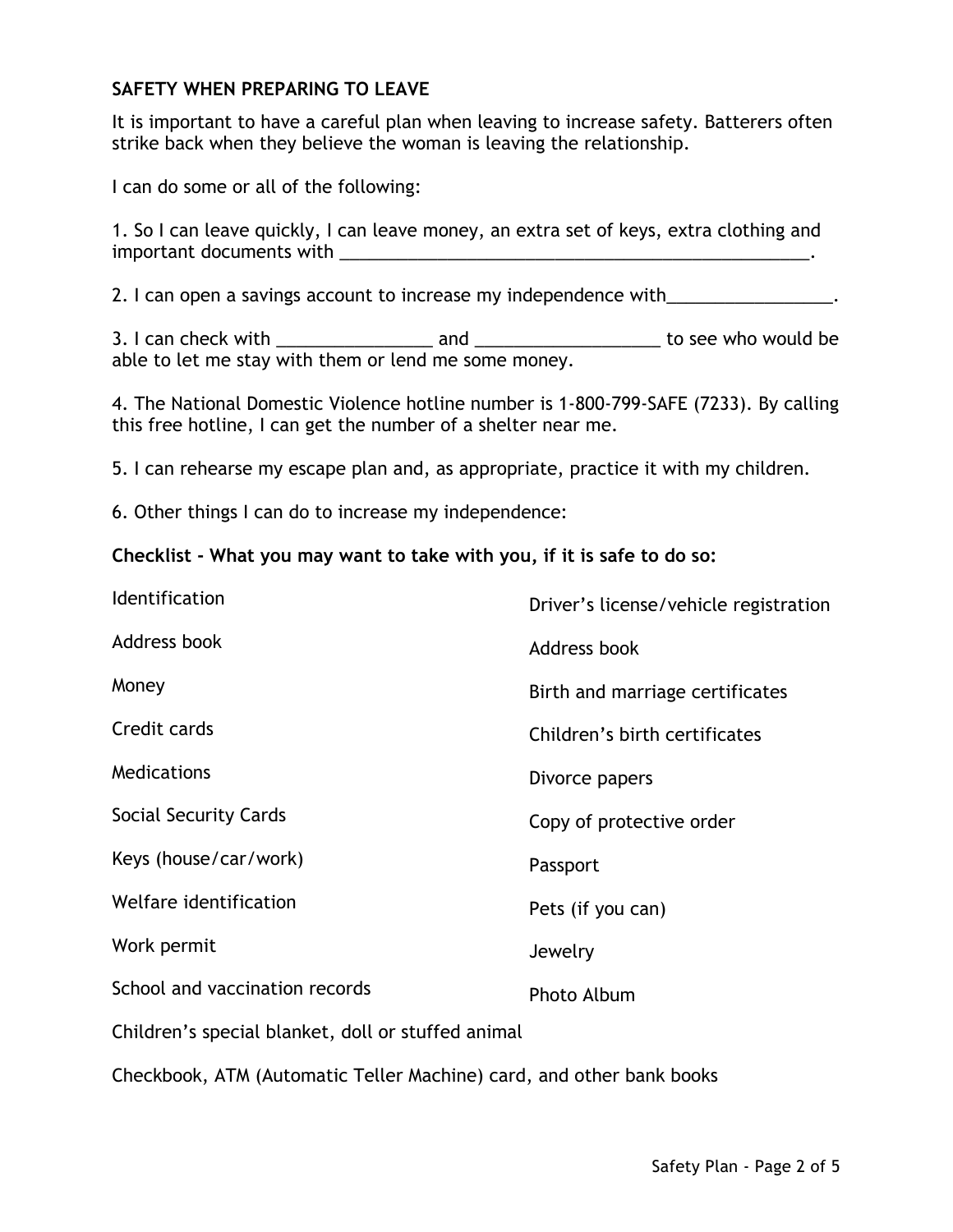## **SAFETY IN MY HOME**

There are many things that a woman can do to increase safety in her home. It may be impossible to do everything at once, but safety measures can be added step by step.

1. I can inform \_\_\_\_\_\_\_\_\_\_\_\_\_\_\_\_\_\_\_\_\_, that my partner no longer resides with me and they should call the police if he is seen at my residence.

2. I can change the locks on my doors and windows as soon as possible.

3. I can replace wooden doors with steel/metal doors.

4. I can install security systems including additional locks, window bars, poles to wedge against doors, an electronic system, etc.

5. I can purchase rope ladders for escape from second floor windows.

6. I can install smoke detectors and purchase fire extinguishers for my home.

7. I can install an sensor outside lighting system that lights up when a person approaches my house.

8. I can teach my children how to use the telephone, in case my partner takes them,

to make a collect call to me and/or to:

\_\_\_\_\_\_\_\_\_\_\_\_\_\_\_\_\_\_\_\_\_\_\_\_\_\_\_\_\_\_\_\_\_\_\_. (friend/advocate/minister/other)

9. I can tell people who take care of my children which people have permission to pick up my children and that my partner does not have permission. The people I will inform about this are:

\_\_\_\_\_\_\_\_\_\_\_\_\_\_\_\_\_\_\_\_\_\_\_\_\_\_\_ (school) \_\_\_\_\_\_\_\_\_\_\_\_\_\_\_\_\_\_\_\_\_\_\_\_\_\_\_\_ (teacher) \_\_\_\_\_\_\_\_\_\_\_\_\_\_\_\_\_\_\_\_\_\_\_\_\_\_ (day care) \_\_\_\_\_\_\_\_\_\_\_\_\_\_\_\_\_\_\_\_\_\_\_\_\_\_\_\_\_ (others)

\_\_\_\_\_\_\_\_\_\_\_\_\_\_\_\_\_\_\_\_\_\_\_\_\_\_ (babysitter)

# **SAFETY WITH A PROTECTIVE ORDER**

Protective orders are available from the court. An advocate is available at the nearest domestic violence/sexual assault program to help you get one. Many batterers obey protective orders, but some do not.

I understand that I may need to ask the police and the courts to enforce my protective order. I can do some or all of the following to increase my safety:

1. I can keep a copy of my protective order with me at all times.

2. I can check with my local police department to make sure my protective order is on record with them. If not, I will give a copy of my protective order to them. I will also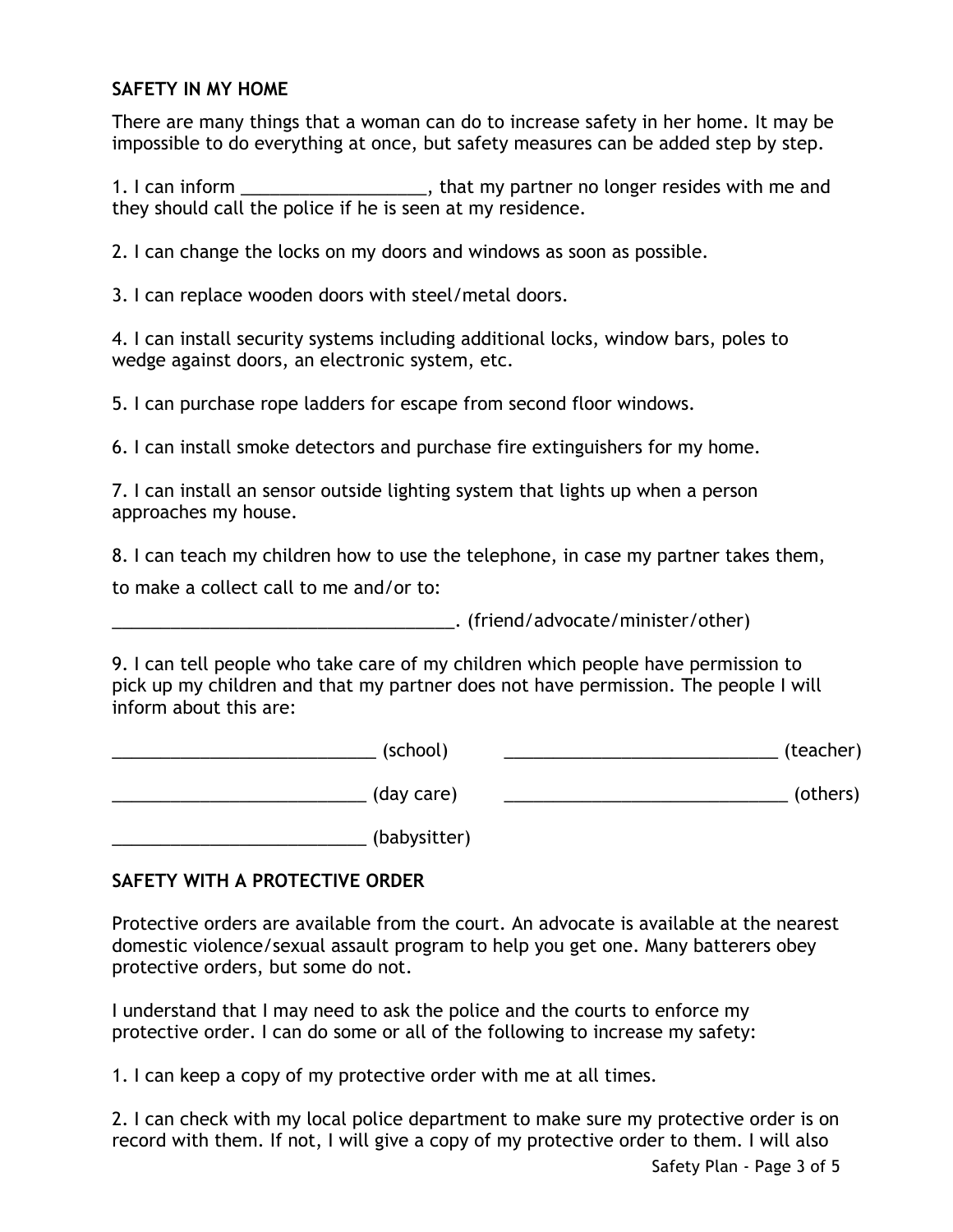give a copy of my protective order to police departments in the community where I work and in those communities where I usually visit family or friends.

3. I can tell my employer, my domestic violence program advocate, my minister, my closest friend, and \_\_\_\_\_\_\_\_\_\_\_\_\_\_\_\_ that I have a protective order in effect.

4. If my partner destroys my protective order, I can get another copy from the courthouse by calling **Example 20** 

5. If my partner violates the protective order, I can call the police and report a violation, call my attorney, call an advocate at a domestic violence program, and/or advise the court of the violation.

## **SAFETY ON THE JOB AND IN PUBLIC**

Each battered woman must decide for herself if and when to tell others about the violence. Friends, family and co-workers can help to protect her, and she needs to consider carefully who to ask for help.

I can do any or all of the following:

1. I can tell my boss, the security supervisor and Theorem at work of my situation.

2. I can ask \_\_\_\_\_\_\_\_\_\_\_\_\_\_\_\_\_\_\_\_\_ to help screen my telephone calls at work.

3. When I leave work, I can walk with  $\qquad \qquad$  to my car or the bus stop. I can park my car where I will feel safest getting in and out of the car.

4. When traveling home if problems occur, I can \_\_\_\_\_\_\_\_\_\_\_\_\_\_\_\_\_\_\_\_\_\_\_\_\_\_\_\_\_\_\_.

5. I can use different grocery stores, stores, and banks to shop, and do business at hours that are different from those I used when residing with my battering partner.

6. I can also \_\_\_\_\_\_\_\_\_\_\_\_\_\_\_\_\_\_\_\_\_\_\_\_\_\_\_.

# **SAFETY AND DRUG OR ALCOHOL USE**

Many people use alcohol and drugs. Using illegal drugs and abusing alcohol can be very hard on a battered woman physically and emotionally, and may hurt her relationship with her children and put her at a disadvantage in court. Beyond this, the use of alcohol or other drugs can reduce a woman's awareness and ability to act quickly to protect herself from her battering partner. Therefore, in the context of drug or alcohol use, a woman needs to make specific plans.

If drug or alcohol use has occurred in my relationship with my partner, I can enhance my safety by doing some or all of the following:

1. If I am going to use, I can do so in a safe place and with people who understand the risk of violence and are committed to my safety.